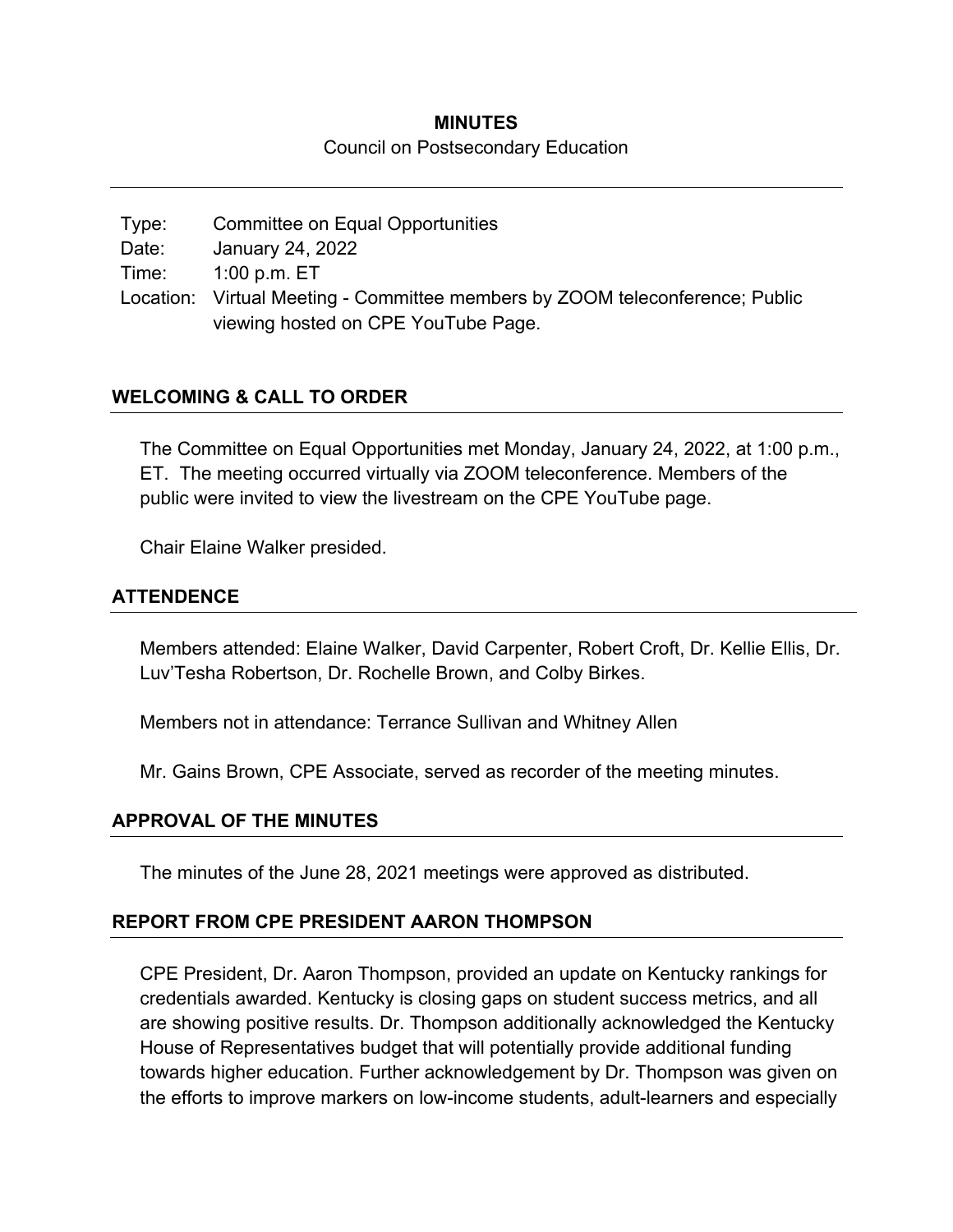adult-learners of color. Kentucky also requires more faculty members of color and healthcare professionals of color. Dr. Thompson postulated that in Louisville, which is the most ethnically diverse jurisdiction in the Commonwealth, currently has approximately EMT demographics that are majority white. Dr. Thompson posed the question on how we can develop a diverse workforce that has demographics commensurate with their constituents.

Dr. Thompson also touted CPE's new Cultural Competence Certification program that has drawn interest from different colleges, universities and includes those in healthcare along with the criminal justice system. Different states are inquiring about our programmatic theory and how we design training for governing boards in higher education and systems.

# **REPORT FROM CPE VICE PRESIDENT AND GENERAL COUNSEL**

CPE Vice President & General Counsel, Travis Powell, provided detailed update on the Kentucky House of Representatives budget that includes information regarding higher education. The budget includes 50 million dollars of new funding each year for the performance funding model. This includes premiums for graduation and retention of URM and low-income students, asset preservation, and directly results in more resources provided to students on college campuses, and 813 million for new construction and renovation projects on our college campuses. Travis Powell stated that we are in unprecedented times in a positive manner, and we are appreciative of Kentucky legislators for providing additional funding.

He also stated that additional legislation has passed in the Kentucky House of Representatives that would require every high school student to fill out the FAFSA. The legislation would be a huge benefit to URM and low-income students to continue their studies in whatever functional area of their choosing.

CPE Vice President & General Counsel, Travis Powell, also provided information regarding other House Bills under review including those regarding CRT in K-12 and in higher education, student due process, and free speech.

# **CULTURAL COMPETENCE CREDENTIAL CERTIFICATION**

Dr. Dawn Offutt, CPE Executive Director for Diversity, Equity, & Inclusion, updated the Committee on the approval of the Cultural Competence Credential Certification at the June 2021 CPE Board Meeting. The process is designed to support the KY Statewide Diversity Policy.